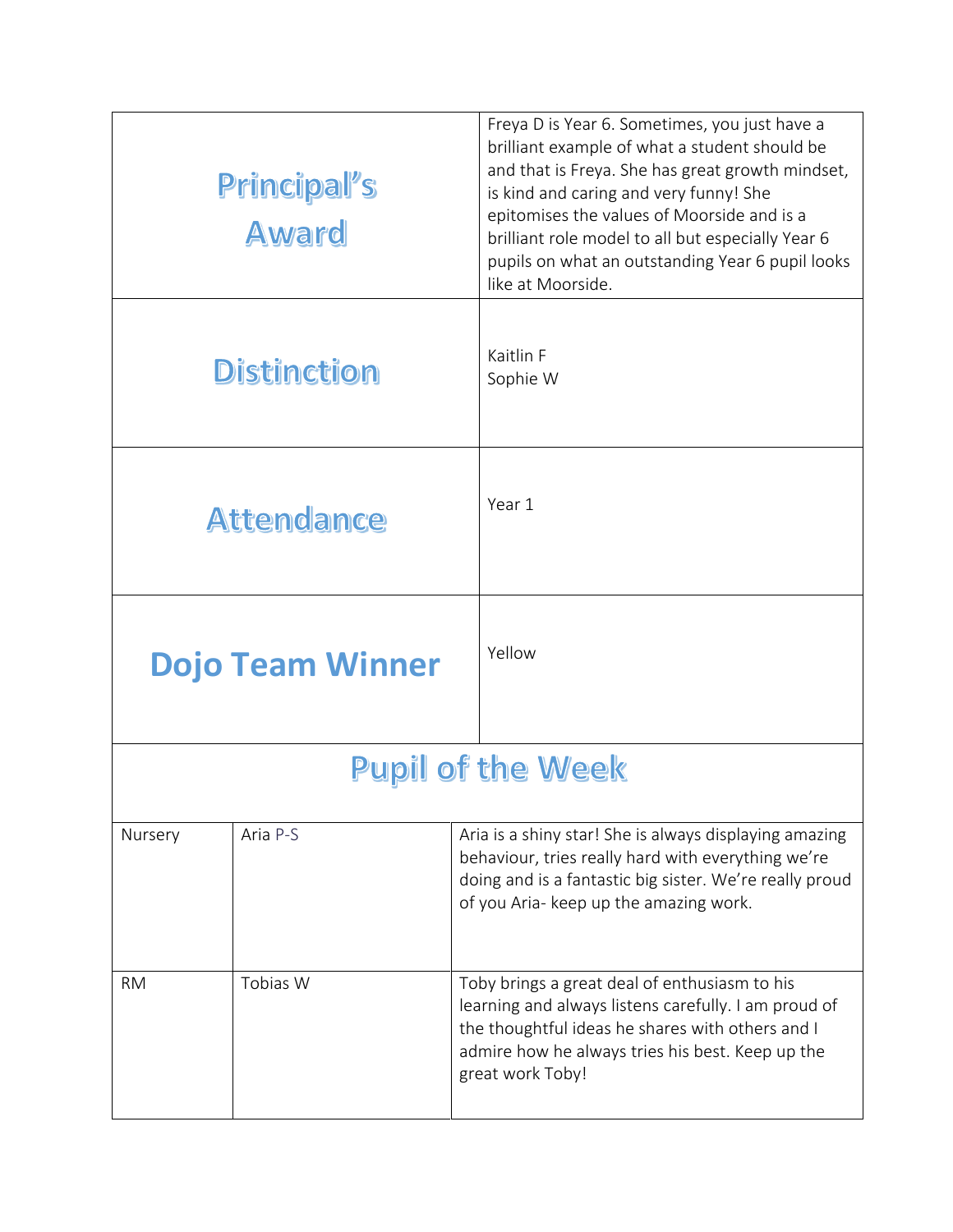| <b>RC</b> | Harper L | Harper is beginning to take great pride in her work<br>in the classroom. She completes all activities with a<br>smile and always tries her best. This has been<br>particularly noticeable in her learning to write her<br>own name. Well done Harper - keep up the great<br>work!             |
|-----------|----------|-----------------------------------------------------------------------------------------------------------------------------------------------------------------------------------------------------------------------------------------------------------------------------------------------|
| 1F        | Bobby E  | Bobby has been working incredibly hard this week.<br>He has shown resilience and is learning that it is<br>okay to make mistakes as we learn from them.<br>Bobby has put in maximum effort with his learning<br>and we are all very proud! Well done Bobby, keep it<br>up!                    |
| 1B        | Abel B   | Abel is continuing to work hard in class and has<br>been ensuring his writing always makes sense and it<br>is correctly punctuated. Keep putting in maximum<br>effort Abel, your hard work has not gone unnoticed!                                                                            |
| 2T        | Leon W   | Leon has had a brilliant week. He has made sure he<br>is working hard in every lesson and making the right<br>choices both in class and on the playground. He has<br>blown us all away with his writing and has been<br>using neat joined up handwriting too. Keep up the<br>great work Leon! |
| 2PR       | Thomas P | Thomas has been working so hard this week. He<br>especially impressed us when he had to edit and<br>improve his writing and he showed great<br>determination and resilience. He has a super<br>attitude to learning in all subjects and always strives<br>to improve. Keep it up!             |
| 3S        | Jacob C  | Jacob has been working his socks off this week and<br>really trying his best to include lots of ideas in his<br>writing. His attitude to learning is always improving<br>and he is a good friend to others. Keep it up Jacob!                                                                 |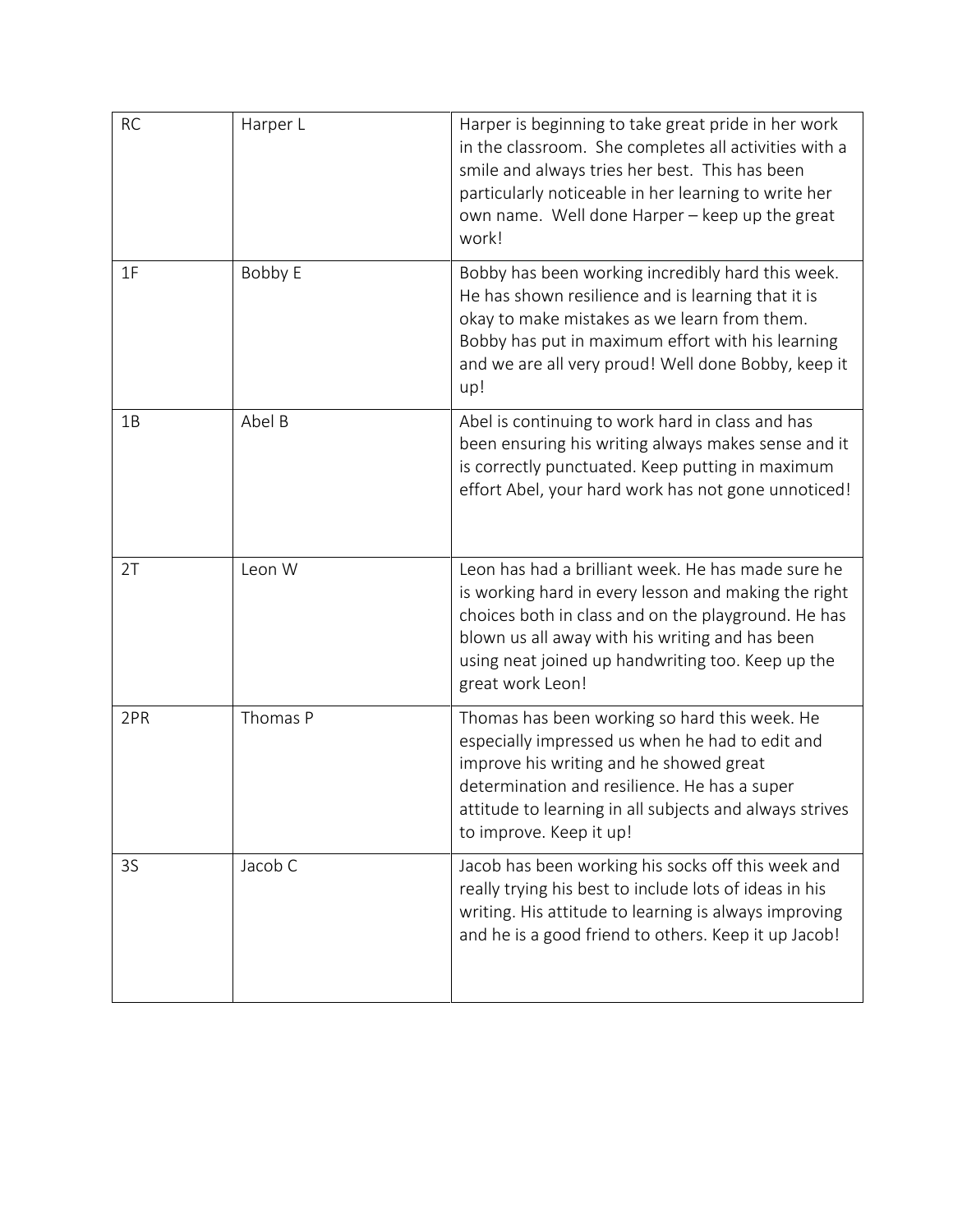| Daisy L | Daisy has been working hard recently. Staying        |
|---------|------------------------------------------------------|
|         | focused and not letting others get in the way of her |
|         | learning. She has been showing off her beautiful     |
|         | singing voice in our Christmas son rehearsals as     |
|         | well! Well done Daisy.                               |
|         |                                                      |

Reader of the week:

Harry S – Harry reads regularly and always brings in his reading record to show the reading he has done at home, even when he has a chapter book and doesn't need to change it. Super job Harry!

| 4R | Oscar S | Oscar has been absolutely shining recently. Not only<br>has he stood out at the Manchester United<br>tournament, but he has been pushing his learning<br>even further by tackling challenges remarkably. I can<br>always rely on Oscar to do the right thing. Oscar is a<br>student that should be admired for his kindness and<br>friendship - keep it up, Oscar! |
|----|---------|--------------------------------------------------------------------------------------------------------------------------------------------------------------------------------------------------------------------------------------------------------------------------------------------------------------------------------------------------------------------|
| 4A | Grace W | Grace has been shining in Year 4 all term. She has a<br>mature approach to her learning and always pushes<br>herself to produce work of the highest possible<br>standard. Her learning behaviours are also fantastic,<br>and she brings out the best qualities in whoever she<br>works with. Keep up the amazing work, Grace. You<br>are a star!                   |

Reader of the week:

Ronnie R. Ronnie has made excellent progress on Reading Plus this year and this is apparent in his writing which improves with every piece of work. Keep it up, Ronnie!

| Michal J | Michal is such a wonderful example of a Moorside     |
|----------|------------------------------------------------------|
|          | pupil he could be chosen every week. Socially, he is |
|          | kind, understanding and a wonderful friend.          |
|          | Academically, he has a wonderful attitude to         |
|          | learning and a fantastic growth mindset. Well done   |
|          | Michal!                                              |